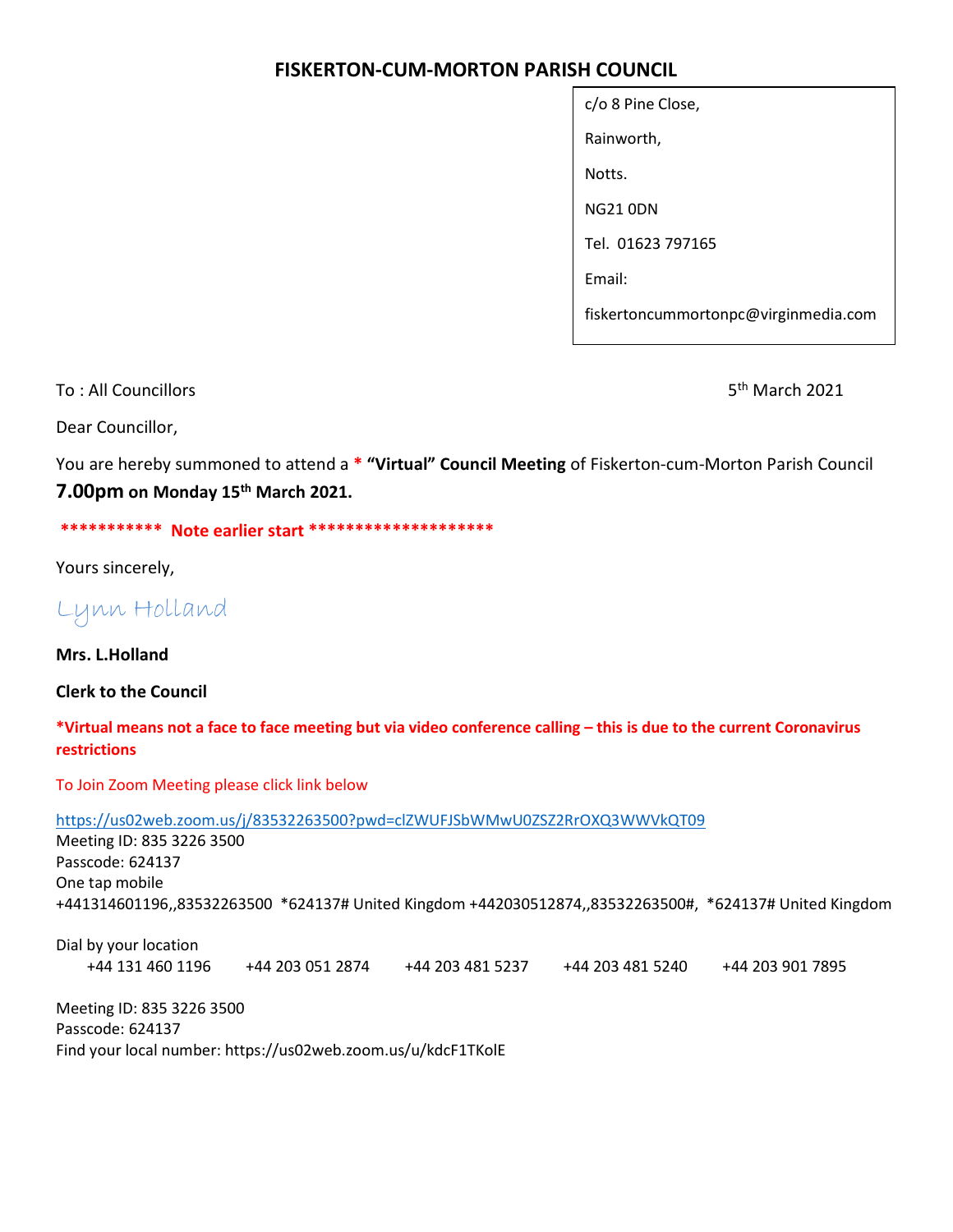## FISKERTON-CUM-MORTON PARISH COUNCIL

AGENDA for virtual meeting  $15<sup>th</sup>$  March 2021 at **7.00pm** - meeting via video conferencing Note meeting to be recorded

- 1. Apologies acceptance and approval.
- 2. Declarations of interest.
- 3. Minutes of the meeting held  $15<sup>th</sup>$  February 2021.
- 4. Clerk's update:
	- Update on Fisherman Car Park signs overnight parking prevention & parking restrictions
	- $\bullet$
- 5. To review on going response to coronavirus
	- To note current guidelines & any local implications.
- 6. To Reports from Parish, District & County Councillors. By prior email
- 7. Questions from members of the Public.
- 8. Planning Applications –

01. To consider new planning applications. (if any)

| <b>Planning Reference</b>  | <b>Address</b>                                         | <b>Details</b>                                                                                                                  | <b>FcM decision</b> |
|----------------------------|--------------------------------------------------------|---------------------------------------------------------------------------------------------------------------------------------|---------------------|
| 21/00385/S73<br>02. T<br>o | The Lavender Garden,<br><b>Claypit Lane, Fiskerton</b> | <b>Variation conditions 2,3</b><br>& 7 attached to planning<br>app 20/00224/FUL to<br>allow changes to<br>windows; conversion & |                     |
| n                          |                                                        | extension of existing<br>garage/annex to form<br>single dwelling                                                                |                     |

te Newark & Sherwood Decisions. (if any)

03. To note appeals and consider responses.

- 9. To approve:
	- Payments (Refer to appendix 'A' for payments)
	- budget monitoring & bank reconciliation
- 10. To consider N & S D C consultation on Review of Public Space Protection Orders "dog Control order"
- 11. Update on meeting with Network Rail & approval of way forward.
- 12. Proposals re "Village Communication Ideas" including Welcome Pack, Village Walk Cards planning.
- 13. Update from Cllrs. JL & SH on actions arising from Annual Play Area Inspection report.
- 14. To consider payment from OVO & suggestions for use of unexpected income £4,253.24
- 15. Flood management & response in the Parish
	- Update from Flood Wardens on next steps re flood prevention.
	- Update from Cllr. AP re liaison with Bleasby PC & their positive flood group.
	- Councillor Training report from Cllr.H.Gibbins
- 16. To consider annual insurance renewal
- 17. General maintenance of the Parish
	- report from Councillor JL including update on kissing gates.
	- Footpaths update Councillor BM
- 18. Correspondence for noting & agenda items for next meeting: (if any)